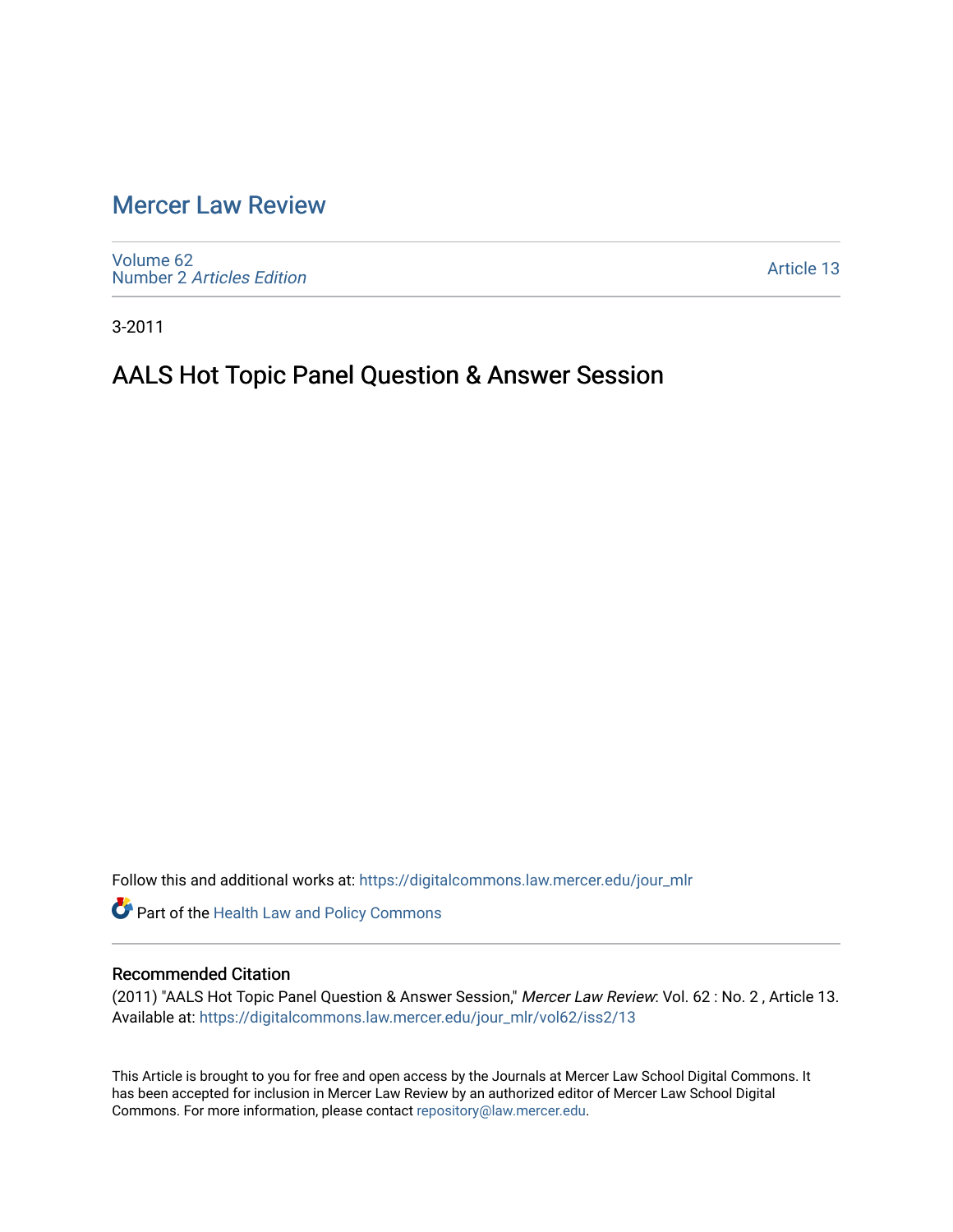### **AALS Hot Topic Panel Question & Answer Session**

*PROFESSOR JOONDEPH:* We would now like to open this discussion for questions, and I will be repeating them for purposes of the podcast.

*AUDIENCE QUESTION:* I have a question on economic activity. Erwin suggested that Randy was implicitly relying on a transaction test for activity and that something was economic activity only if it involved an economic transaction. So I'd like to ask Randy whether or not that is, in fact, an implicit premise of his argument. The second question relates to the idea that framing is important. The question is whether or not the approach that any framing for which Congress could have a rational basis is consistent with the outcomes in *Lopez and Morrison,* given that Congress could rationally have seen *Lopez* as about the economics of education at large, and given that in *Morrison* they could have seen the statute as framed in relationship to the economics of women's role in the economy and their ability to use transportation and travel freely.

*PROFESSOR JOONDEPH:* The first question, to Randy in particular, is whether, under his view of "economic activity," that category only includes activities involving an economic transaction. And the second question is to everyone: whether the rational basis test really applies across the board in light of *Lopez and Morrison.*

*PROFESSOR BARNETT:* No, transaction is not a word that enters into the doctrine at all; activity is the word that's used time and time again in every single case involving this sort of thing. In the case of *Raich,* Angel was certainly engaged in activity when she possessed medical marijuana and when she used it and when it was grown for her. It is not all that difficult a distinction to make. In fact, we make it all the time. **I** realize that, as law professors, we're used to questioning the act-omission distinction, the difference between doing something and not doing something. It's something we're accustomed to doing in class, but in the real world, we make this distinction all the time. It's really essential to moral responsibility. We're responsible for what we do; we're not responsible for what we don't do unless we have a pre-existing duty that we must do something.

So, that is a pretty fundamental distinction. It's the difference between telling Angel that she cannot engage in an activity-the activity of cultivating cannabis for her own use-and telling her that she must grow cannabis for her own use. I think you have to go to law school to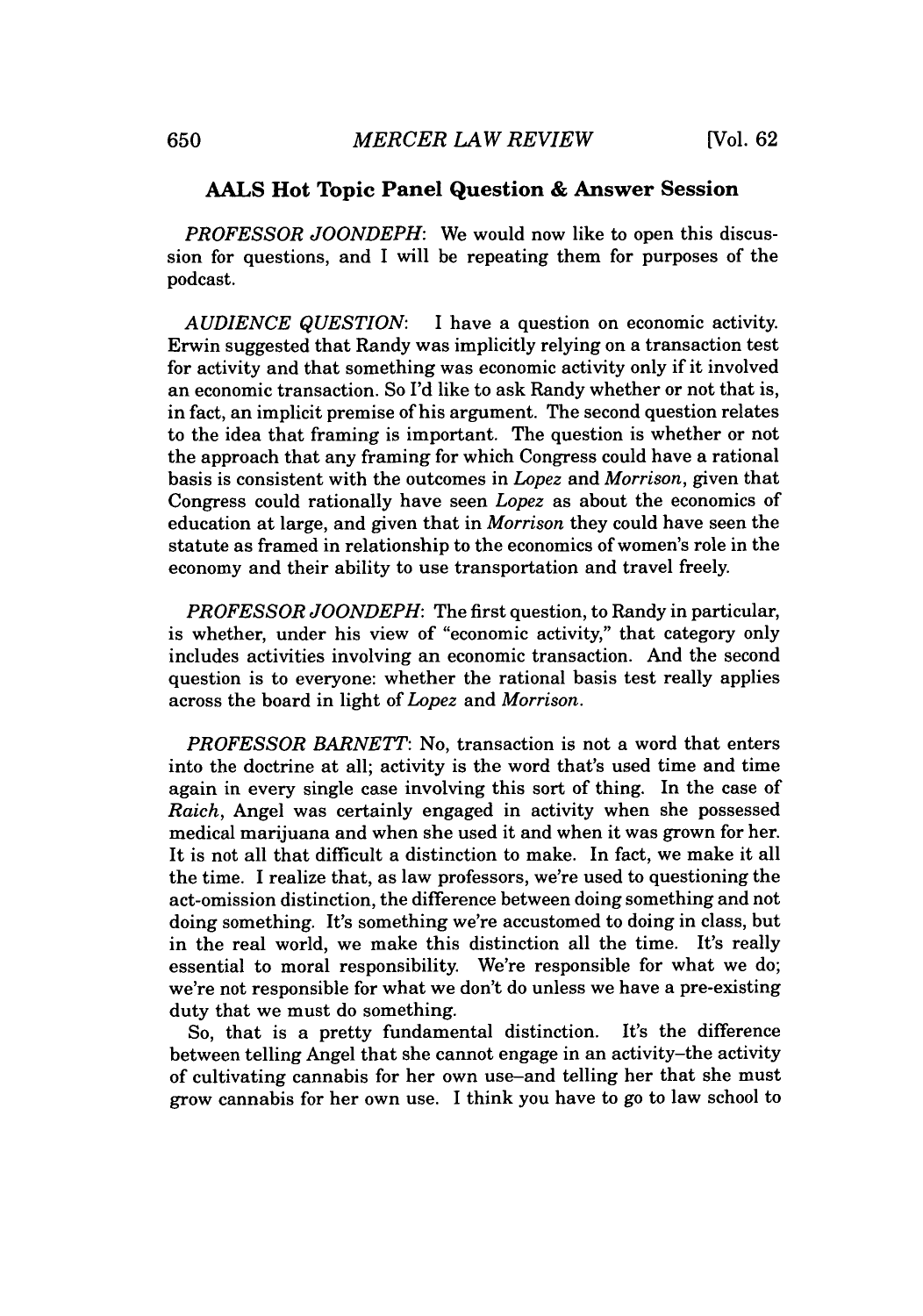not understand this distinction. Even the Supreme Court should get this one.

That's the first thing I would say, and then I would use that as a springboard to something that Gillian said about the military draft. She said, "Well, of course we've mandated activity before-we can draft you." Well, stop and think about the implications of that argument. Because Congress has the power to draft you to defend the country, they have the power to make you do anything else that they wish you to do as long as there is a rational basis for thinking it's related to the regulation of the national economy? Seriously? Do you believe that?

Drafting you into the Army is really the functional equivalent of enslaving you, and there is a prohibition against that in the Constitution. So what was the way around that? When this was litigated, what did the Supreme Court say was the reason why the Thirteenth Amendment did not apply to the draft? The answer the Court gave was that there is a fundamental duty of citizenship to defend the country in return for the benefits and protections the country affords you. It's a fundamental duty of citizenship. So, it's an exceptional power that they have. There are very few such duties that American citizens owe to the government. Part of what defines us as American citizens is the fact that we have a limited number of duties to the government that are essential to our citizenship.

If this principle is recognized and accepted as law, it will mean that as a citizen you owe a duty to Congress to do anything that Congress has a rational basis for thinking is necessary for the regulation of the national economy. And that is a very sweeping claim of power indeed. That's one of the reasons why it's never been done before.

And I just want to make one further clarification. Erwin offered a very nice summary of the arguments that would be argued in the Supreme Court opinion, but there is one little mistake in what he said. You can decide for yourself who is right about this, but I don't believe that, under the *Raich* test, Congress can do something if it rationally *believes* that it is regulating economic activity. I think *Raich* says that Congress can do something if it has a rational *basis* for regulating economic activity. It is still a judicial matter as to whether something is economic activity or not. The Court will not defer to Congress to determine whether it's economic activity, only whether there is a basis for regulating it if it *is* an economic activity. It's a small disagreement, but I think some of Erwin's argument turns on it.

*PROFESSOR METZGER:* On your second question, whether or not one of the things we are seeing in *Lopez to Morrison to Raich* is an emergence of how we are going to do the economic activity analysis, and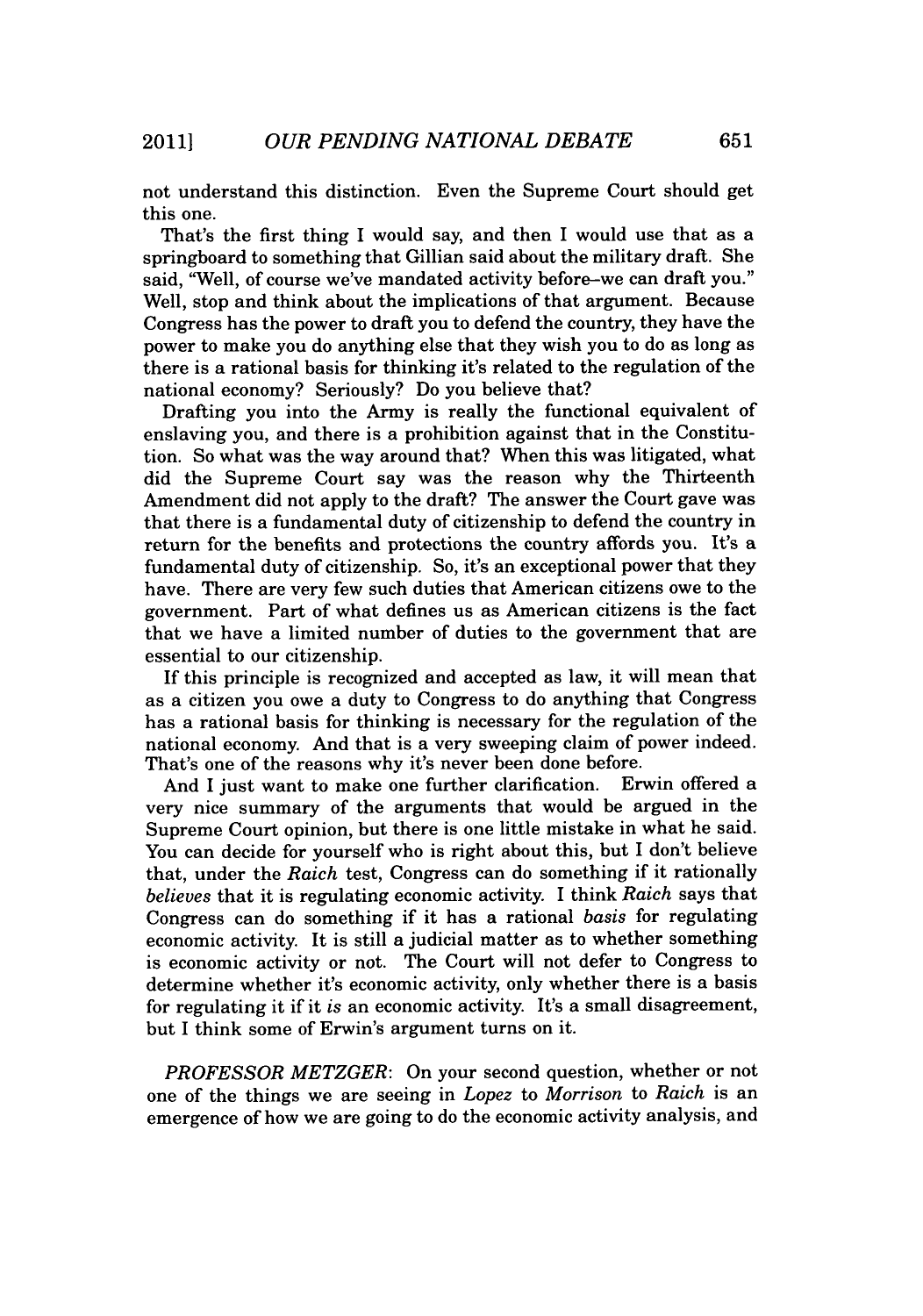whether we could go back to *Lopez* and see that as having actual economic activity there. That is a question people have argued and debated. The more important point is that the Court has made clear that economic activity remains an overall limit, so the scope of the regulation and the nature of the activity matter. And as Randy mentioned, the Court is going to do an independent assessment of whether the nature of that activity is economic or not. So, going back to your point about *Lopez* versus this case, **I** do not think that there is any doubt that the overall context here is one of economic activity, whereas in *Lopez* the Court rejected the idea of an educational effect as being enough to create economic activity. The other thing that was different about *Lopez* is that you did not have this very broad regulation and activity as a whole. As Professor Oedel alluded to in his remarks, the provision is just one part of an incredibly elaborate bill, and **I** think that matters for how the Court copes with the question of the level at which you judge the scope of congressional regulation. Those are obvious distinctions between the two cases.

Professor Barnett, on your point about the draft and that there is no limit to what the government can require you to do if they can require this: it cannot be that only law professors could ignore the act-omission distinction, and I think that only law professors could come up with some of the absurd hypotheticals that have come up in this area about things Congress might do as showing the need for this kind of limit because otherwise all hell will break loose. I resist these hypotheticals for a variety of reasons, one of which is that Congress is not doing some of the extreme measures that have been articulated-like requiring individuals to buy **GM** cars and eat our vegetables and so forth. And it is not doing that for a very important reason that has nothing to do with activity and inactivity. Congress could mandate that, if you are going to buy a car-that is, engage in activity-you must buy a **GM** car. Congress is not imposing that requirement in large part because of political constraints, and we should not ignore those because they are quite potent. In addition, there are individual liberty constraints that have been recognized under the Constitution-protections against intrusions into bodily control and individual liberty. So, there are absolutely limits on Congress here that matter.

The key point is that the activity/inactivity limit really does not work. It is not much of a limit at all. I also do not think that it is one that the Court is going to go off on. Most likely, the Court is going to take the broader framing and see this as actually a part of regulation of economic activity-even though **I** think that if the Court reached the question, it would say that Congress could regulate inactivity.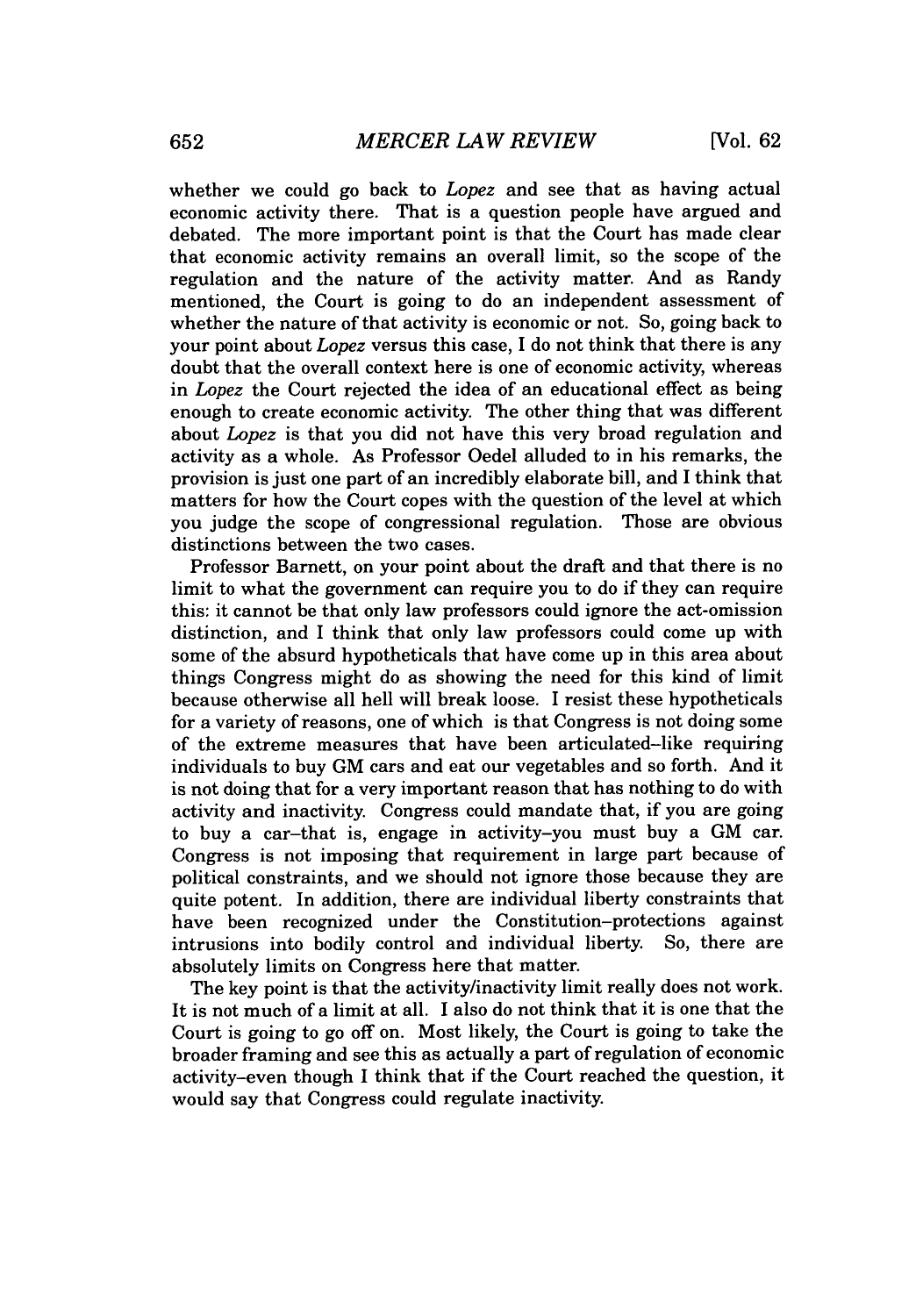*DEAN CHEMERINSKY:* Let me try to address both parts of the question. In response to the first, once it is conceived that economic activity does not require a transaction, then the broad definition of economic activity shows that this clearly fits within the scope of Congress's Commerce Clause power. Once you raise the status that growing marijuana for home consumption is regarded as an economic activity, then surely the economic transaction of purchasing, or the economic decision not to purchase, health care insurance fits within economic activity.

Imagine that it costs **\$100** a month to either buy health care or pay the penalty. The choice of whether to spend that **\$100** for health care is an economic choice, which fits within the broad definition of economic activity. Or another way to think of it is to imagine if Congress had decided to have a national health care plan-a single-payer plan-and raised everyone's taxes **by** an amount necessary to pay for that. Is there anyone who would doubt that Congress would have the authority to do that? Well, Congress has essentially done exactly the same thing here **by** requiring everyone to purchase health care or pay an amount of money that can easily be seen as a tax, so as to subsidize it.

It is here that *Johanns v. Livestock Marketing Ass'n175* becomes important. That is the case where Congress said that everybody who produces cattle has to pay a **\$1.00** per head fee, and this was challenged as unconstitutional. The Supreme Court said Congress could impose a tax just on cattle, and if Congress wants to then spend that money for advertising for beef consumptions, it is permissible. This seems to parallel the health care legislation.

Now, the second part of the question. Professor Barnett and I have a slight disagreement over how Justice Stephens is using the rational basis test under the third prong of the *Raich* test. I think what the Court is saying here is, so long as Congress has a reason to believe, a rational basis to believe, this economic activity has a substantial effect on interstate commerce, then Congress can regulate it. I think what *Lopez and Morrison* stand for is the proposition that those situations were too attenuated for economic activity to fit even within the rational basis test. **A** gun near a school seems too far away from economic activity. Sexual assault is too far away from economic activity. But this, as I said, is a trillion-dollar industry.

Now, keep in mind, *Lopez and Morrison* are 5-4 decisions, *Gonzalez v. Raich* is a **6-3** decision, and what we have in *Gonzalez v. Raich* is that some of the dissenters from *Lopez* and *Morrison* now are in the majority,

**<sup>175.</sup>** 544 **U.S. 550 (2005).**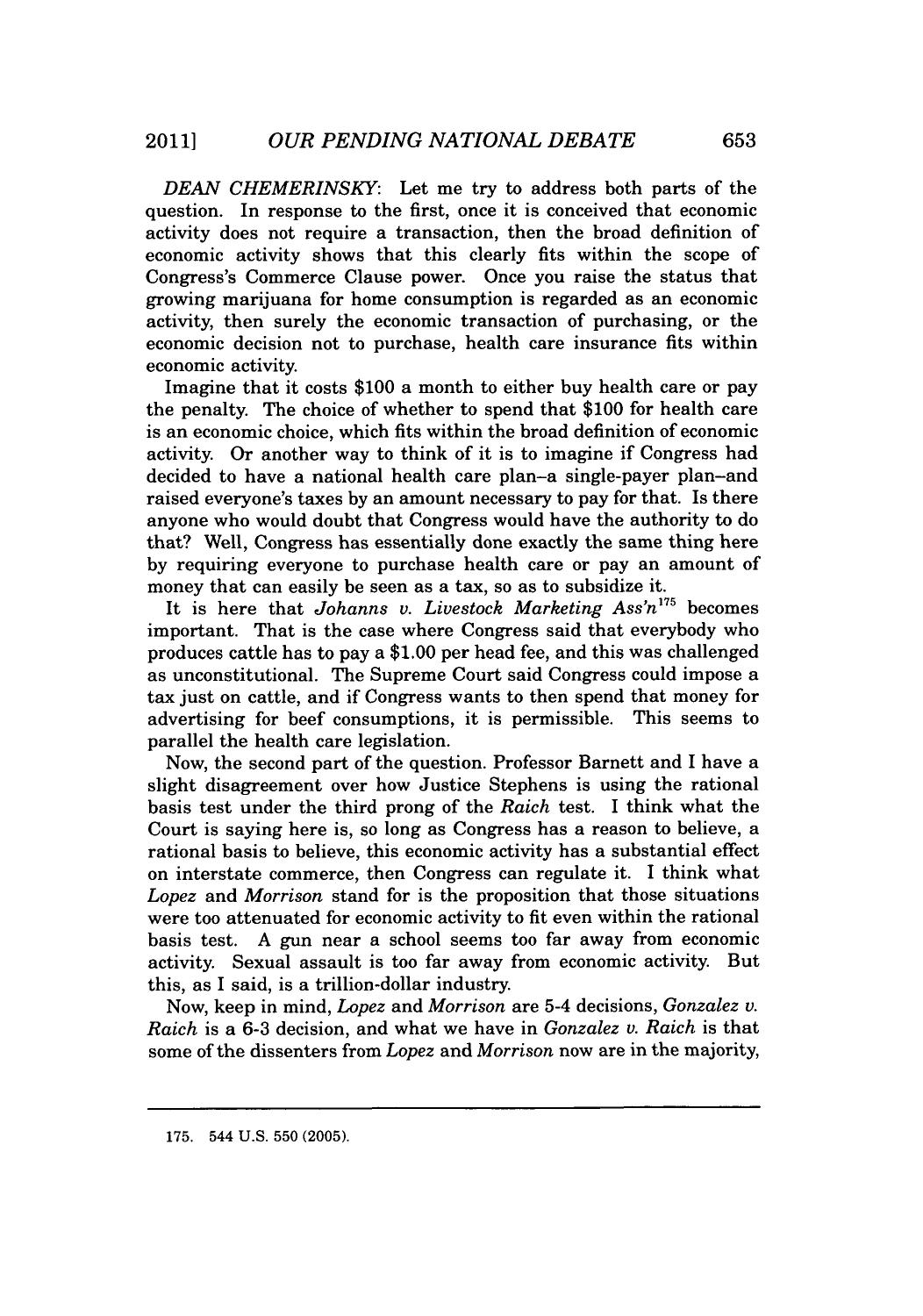so it is not surprising that *Gonzalez v. Raich* has the rational basis language that *Morrison and Lopez* do not. But it is a language that precedes *Raich;* it goes back to much earlier cases, and I think the Court would say Congress can certainly reasonably believe this is within the scope of Congress's authority.

*PROFESSOR OEDEL:* Far be it for me to take issue with one of our leading constitutional case scholars. I use Erwin's book in my constitutional law class. However, I do want to take issue with a couple of things that I think are factually problematic in Erwin's citations. I think these factual details are meaningful for our present purposes.

Erwin said that Roscoe Filburn was just growing wheat on his farm and that it was just an activity that is almost like inactivity, economical**ly** speaking. Actually, if you look at the factual record in the case of *Wickard v. Filburn*,<sup>176</sup> Roscoe Filburn was taking subsidies from the agricultural price support program. He was looking to get handouts from the federal government and then also wanted to go over the allotment to raise wheat above the agricultural limit that he was supposed to reach. Erwin also said that after Title II of the Civil Rights Act of 1964 was passed, people who were engaged in providing public facilities were required to serve all people. Well, that's true, but that's only true for people who are engaged in that activity. As a factual historical matter, the guy who lost the case of *Heart of Atlanta Motel*,<sup>177</sup> guess what he did after that case? He shut the Heart of Atlanta Motel down. He, a reprehensible fellow no doubt, chose to be outside of that activity, but he was not required to go ahead. I think there's a mischaracterization going on of the actual cases that we're looking at.

### *PROFESSOR JOONDEPH:* And the next question?

*AUDIENCE QUESTION:* I'm interested in what role, if any, the word "regulate" in the Commerce Clause plays, either as a limit on federal power or as a justification for federal power. Everybody uses the word here in passing, but there hasn't been any focused attention on what role the meaning of the word has in the larger question you're debating.

*PROFESSOR JOONDEPH:* So the precise question concerns the import of the word "regulate" in Article I, section **8,** clause **3.**

**<sup>176. 317</sup> U.S. 111** (1942).

**<sup>177.</sup>** Heart of Atlanta Motel v. United States, **379 U.S.** 241 (1964).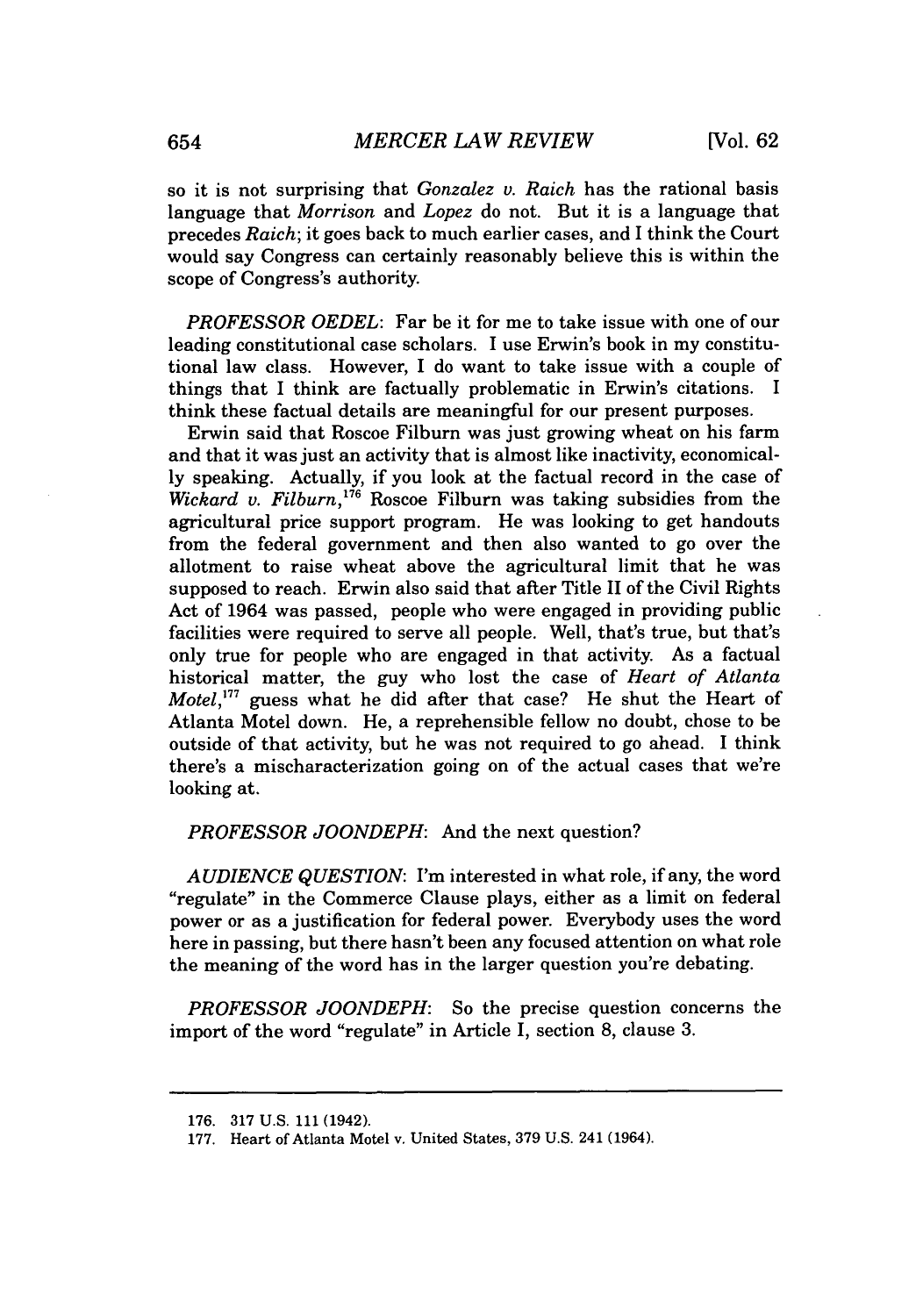*PROFESSOR BARNETT:* As a matter of doctrine, it has very limited implications. The reason is that, even though the original core meaning of the word "regulate" was to make regular or to subject to a rule, it has also been, from the very beginning, thought to include a power of prohibition as well as regulation. In fact, Madison used the phrase "prohibitory regulation." It shows that the word "regulate" basically does include prohibition because you have to add prohibitory regulation to it. But, nevertheless, that's part of it.

Second, almost nobody thinks, with respect to the mandate, that Congress is directly exercising its power to regulate commerce among several states, which is what it is doing under *Southeastern Underwriters178* when it is regulating the insurance company **by** telling it how it should go about doing its business. Here, Congress is purporting to reach activity that is *not* commerce among several states, but which it claims it may reach because it is "necessary" to regulating commerce, even if this may not itself fit the definition of "regulation." I just don't think that, under the current doctrine, the meaning of "regulate" has much bite.

*PROFESSOR JOONDEPH:* Next question?

*AUDIENCE QUESTION:* We all use the roads and the instrumentalities of interstate commerce, but would Congress have the power to require us each to spend **100** hours a year working on the roads under the commerce power? This is somewhat in relation to Randy's distinction of this mandate from the draft.

*PROFESSOR JOONDEPH:* The question goes to extending the logic of this argument and whether Congress could force all Americans to work on the nation's roads.

*PROFESSOR METZGER:* **My** short answer to that is going to be, to the extent there is any limit on Congress's ability to do that, it clearly is not about activity, because, as you said, we all use the roads.

*AUDIENCE QUESTION:* It would not be economic activity?

*PROFESSOR METZGER:* Right. I assumed you were focusing on forcing individuals to work on the roads. It is connected in that way to activity, so that is not what is doing the limiting. There are plenty of

**<sup>178.</sup>** United States v. Southeastern Underwriters Ass'n, **322 U.S. 533** (1944).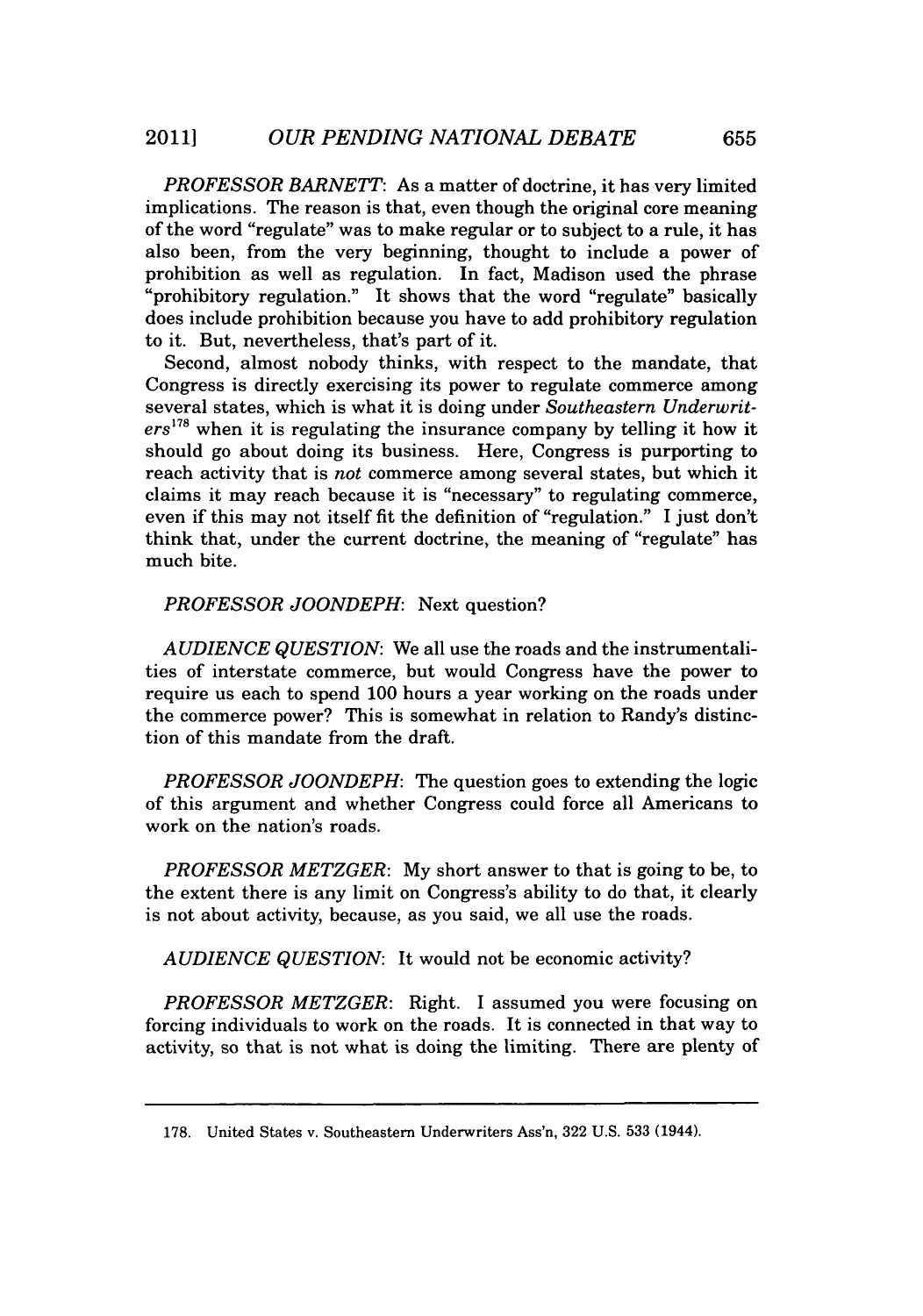things that we could call upon to prevent that. **A** big one is political checks. **I** think there are actually very potent political checks against that being required, one coming in the form of unions of highway workers, so I am really not too worried about that one. But, you know, we have the political checks. We also have individual liberty protections. Those kinds of questions really show the point that Professor Chemerinsky made about understanding the liberties that are actually at stake, and maybe we should focus our attention on those issues rather than on these questions of congressional power.

*DEAN CHEMERINSKY:* I am going to echo Professor Metzger. I do think, as we always teach our students, that there are two separate questions here. One is whether this is within the scope of Congress's power, and second, does it violate some constraint, some liberty interest? I think what is really animating your question is the latter. The sense is that we should have a liberty interest in not being forced to work on the roads. As a matter of congressional power, **I** think this is an easy question without ever getting into the Commerce Clause. If you look at the law that created the interstate highway system, it was actually done **by** Congress as part of national defense. The title of the Highway Act includes national defense. **If** Congress wanted to say that, in order to get the highways ready for national defense, we need to have work on the infrastructure done, and it is the Necessary and Proper Clause that provides a way of doing that, or Congress's ability specifically under a different clause of Article I section **8** to provide for roads and post offices, I think Congress under the Necessary and Proper Clause could do so.

Now, **I** am, like Professor Metzger, not troubled **by** that hypothethetical because the political realities would keep it from coming about, but it does animate the question, like it animates so much of the objection to the federal health care law as a liberty interest that **I** do not think would work as a successful basis for challenge either.

*PROFESSOR BARNETT:* I want to say a little bit about the political constraints in the context of the tax power theory. There is a lot to be said about it, and more than I can say now, but it is generally true that the principal constitutional constraint on the exercise of the tax power is political. But for the political constraints to kick in, there must be a clear exertion of the tax power that would then draw political attention to the fact that it's being exercised, and that would provide the political constraint. This is not simply putting a burden on Congress to somehow have a clear statement generally. Rather, if you are going to rely on a political constraint, you've got to have the assertion of the power. In this law, none of the rationales that were given for this power were tax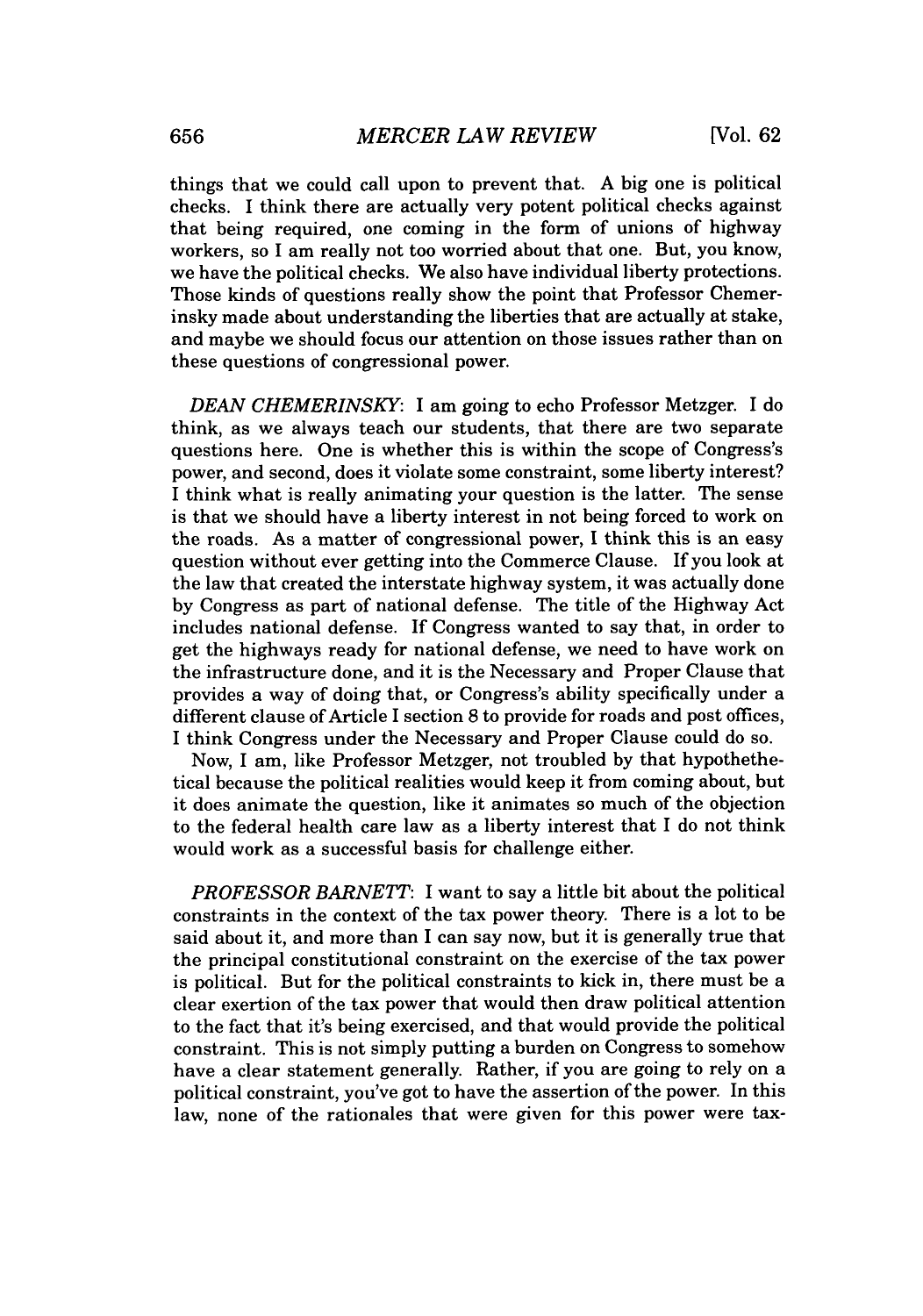power related. They were all regulatory. They all dealt with the Commerce Clause.

Other provisions of the bill, as Gillian noted, are called excise taxes; this wasn't one of them. And in a very important part of the bill-which was very important to Congress because it had to do with how you scored the bill for purposes of the **CPO** so you could get its costs under a trillion dollars-there is a listing of all the revenue provisions of the bill. But the money that would be gained **by** the penalty is not listed among the remedy-raising provisions of the bill. There is a substantive definition, and a modern one, **by** Justice Souter that distinguishes between a "penalty" and a "tax." This particular measure fits Justice Souter's definition of a "penalty," which is a sanction imposed for the failure to perform a duty that exists, or a legal duty, which is what this really was. So, the "penalty" enforcing the mandate is not a tax, based on the substantive definition of a tax, and the fact that it wasn't clearly identified as a tax, together with *why* it was not clearly identified as a tax: precisely to avoid political accountability for having exerted the tax power because doing so would have violated the President's pledge not to raise taxes on persons making below \$200,000. The President had some interest in not violating that pledge, as did the other senators who drafted this bill. As you know, on television the President denied this was a tax in response to George Stephanopoulos's challenge that he had violated his pledge, to which he replied, "No, I haven't. It's not a tax." So, if the principal constraint on the tax power is political, then it does make a difference whether this is called a "penalty" or a "tax."

Finally, in every one of the New Deal cases and the post-New Deal cases that upheld the use of the tax for regulatory purposes, Congress was expressly asserting its tax power. In these cases, the Court stated that it would not look behind an expressed assertion of the tax power to see whether Congress had a regulatory purpose beyond its powers to regulate. **By** the same token, the Court will not look behind an assertion of a Commerce Clause power to state that the measure *could have been* recast as a tax precisely because doing it this way evades the political constraint on the tax power, which is the only constraint that exists.

### *PROFESSOR JOONDEPH:* Next question?

*AUDIENCE QUESTION:* First, if a so-called tax is set at such a high rate that it passes the optimal revenue rates, so it's actually revenuedepleting in its terms, would that still count as a tax? It can have a regulatory purpose, but if the amount that you pay is above the optimum revenue rate, wouldn't that just be a clear regulation? Second, if this is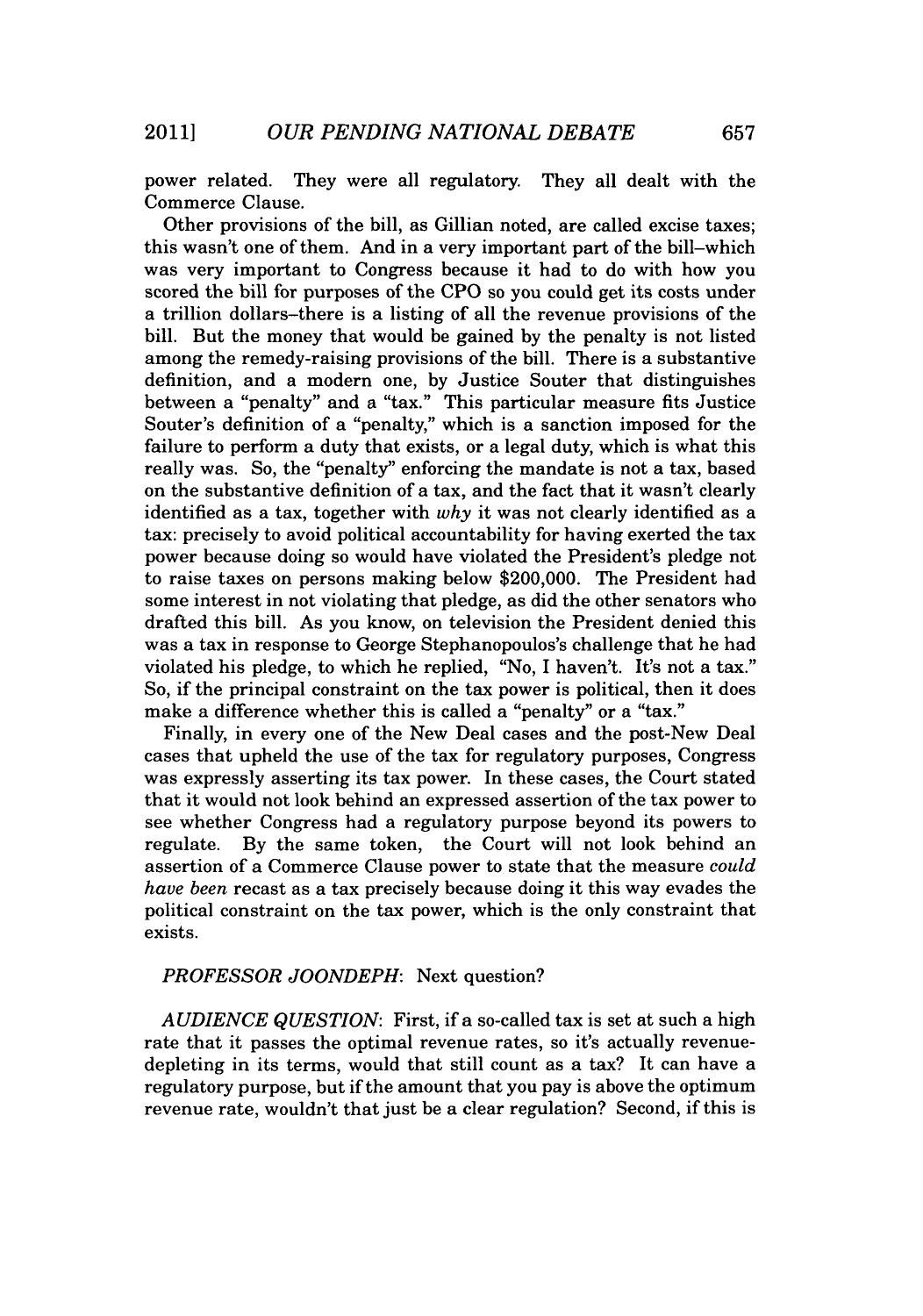a tax, is it a "direct" or "indirect" tax? It doesn't look like the normal excise tax. It's not clear what transaction is being taxed. And if it's a direct tax, is it apportioned? Obviously, the answer to that is no.

*PROFESSOR JOONDEPH:* The first question, if I've understood it correctly, is whether a tax rate that everyone admits is higher than necessary, and indeed so high that it reduces the revenue generated **by** the exaction, is really a regulation and not a tax. The second question is whether such a tax, if it is a tax, is a "direct tax," and therefore subject to the apportionment requirements set out in Article I.

*PROFESSOR METZGER:* Your first point relates to the idea of whether a punitive rate, among other things, can show a tax to be regulatory. And you are right, that does matter. When you look at the case law on the tax power, what has emerged as, perhaps, the most instructive case in terms of whether or not we look behind a measure's being called a tax is the Kurth Ranch<sup>179</sup> case. Kurth Ranch involved being called a tax is the *Kurth Ranch*<sup>179</sup> case. a state measure that was called a tax, and the question was whether or not it was really a criminal penalty sufficient to trigger double jeopardy. And the punitive amount of the penalty was one of the factors that was emphasized there. So, you are right, that does matter.

But the key point is that the inquiry is into whether what is going on is an effort to avoid constitutional protections **by** circumventing criminal procedure protections **by** calling something a tax which is really a criminal penalty. The fact that it is called a tax does not matter and underscores my point that labels have not been definitive here. In terms of regulatory purpose as a whole, I think the Court has said in the *Bob Jones* decision, any distinction we used to have between regulating and regulatory taxes is cast aside.<sup>180</sup>

In terms of direct apportionment, after you look at the case law about what is a direct tax, this really does not fall into that box. Going back to very early on, in 1796, in the *Hylton* decision,<sup>181</sup> the Court read direct tax quite narrowly as including only a capitation tax or a tax on real property, and then expanded it in the *Pollack* case to include personal property.<sup>182</sup> But it has never been read to apply to taxes beyond that. This is not that kind of a tax. This is not a tax on people because they exist; this is a tax on an event, the decision to forego insurance. There are also many exemptions for people who do not have

**<sup>179.</sup>** Dep't of Revenue v. Kurth Ranch, **511 U.S. 767** (1994).

**<sup>180.</sup>** Bob Jones Univ. v. Simon, 416 **U.S. 725, 741** n.12 (1974).

**<sup>181.</sup>** Hylton v. United States, **3 U.S. 171 (1796).**

**<sup>182.</sup>** Pollock v. Farmers' Loan **&** Trust Co., **158 U.S. 601 (1895).**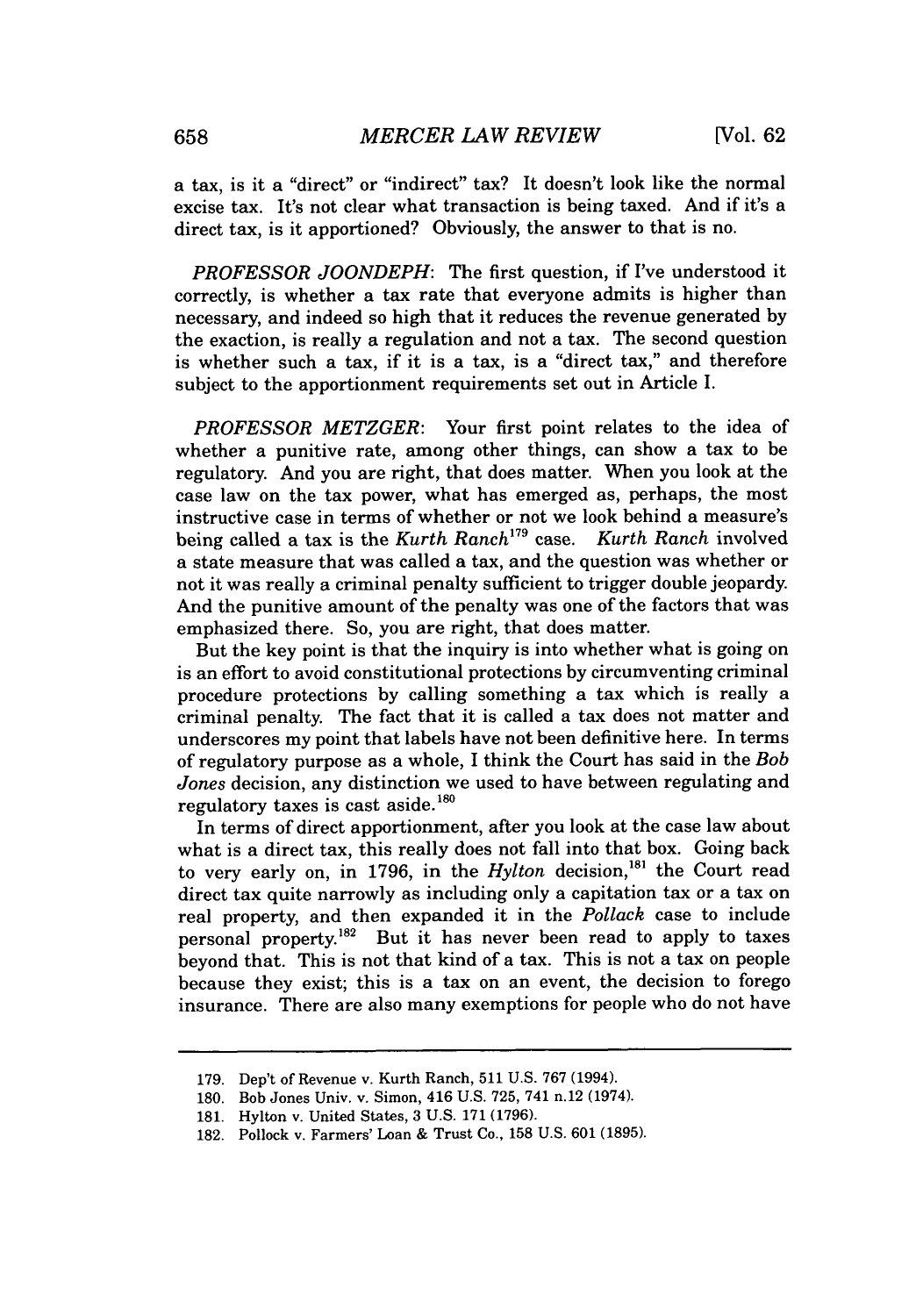insurance, yet are not liable for the tax for a variety of reasons. As the provision is neither a capitation tax nor a tax on property, I do not think the apportionment requirement is an issue.

I want to respond briefly to the point that Professor Barnett made about political constraints and the importance of policing Congress. First, **I** think there is much more evidence in the record that Congress intended to use the tax power here than the opponents and the district courts have acknowledged. I love this use of the President's statements to determine a congressional intent, but more importantly, there certainly are also statements **by** members of Congress invoking the tax power. The bigger issue here, however, is the jurisprudential one about requiring it to invoke the basis on which it acts. Again, there are ways of limiting Congress that involve objectively assessing whether or not something falls within a power that do not involve this kind of second guessing of a possible basis for valid enactment. The clear statement requirements that courts have used in the past have been used to narrow the scope of an enactment. They are not used to question whether or not it comes under a particular basis. So, **I** think the effort to use a clear statement requirement here would be a dramatic change from how such requirements have been used in the past. It is something that could be imposed; but, again, given the case law holding that labels are not determinative and no requirement of a clear statement so far, it would be a change in existing law.

*PROFESSOR BARNETT: I* want to move to category three constitutionality, whether there are five votes. I'm moving away from the others on the tax power question, **My** view is that if there are five votes to uphold this law, it will never be on a tax power theory. It will be under a (unintelligible) theory. One reason I feel confident about that is they have Erwin's theory they can use, so they don't have to go to the tax power. And why would they not want to do that? For the first time in American history, Congress would have the power to mandate or compel and actually order Americans to do anything at all as long as it limits the sanctions of a monetary fine that is collected **by** the IRS. It would be essentially unlimited police power that would be subject to no constraints whatsoever. I can't imagine the Court willing to go down that road if they have five votes. If they have a theory of a kind that Erwin said, which I think has its own problems, and obviously **I** don't agree with it, but given the availability of that, I can't believe they would do that. **If** they were unpersuaded **by** Erwin's theory, **I** don't think they will be persuaded by the tax power theory. I think it's a very good reason why even the lower courts that turned away the challenge have rejected a tax power theory. I just predict that's what will happen under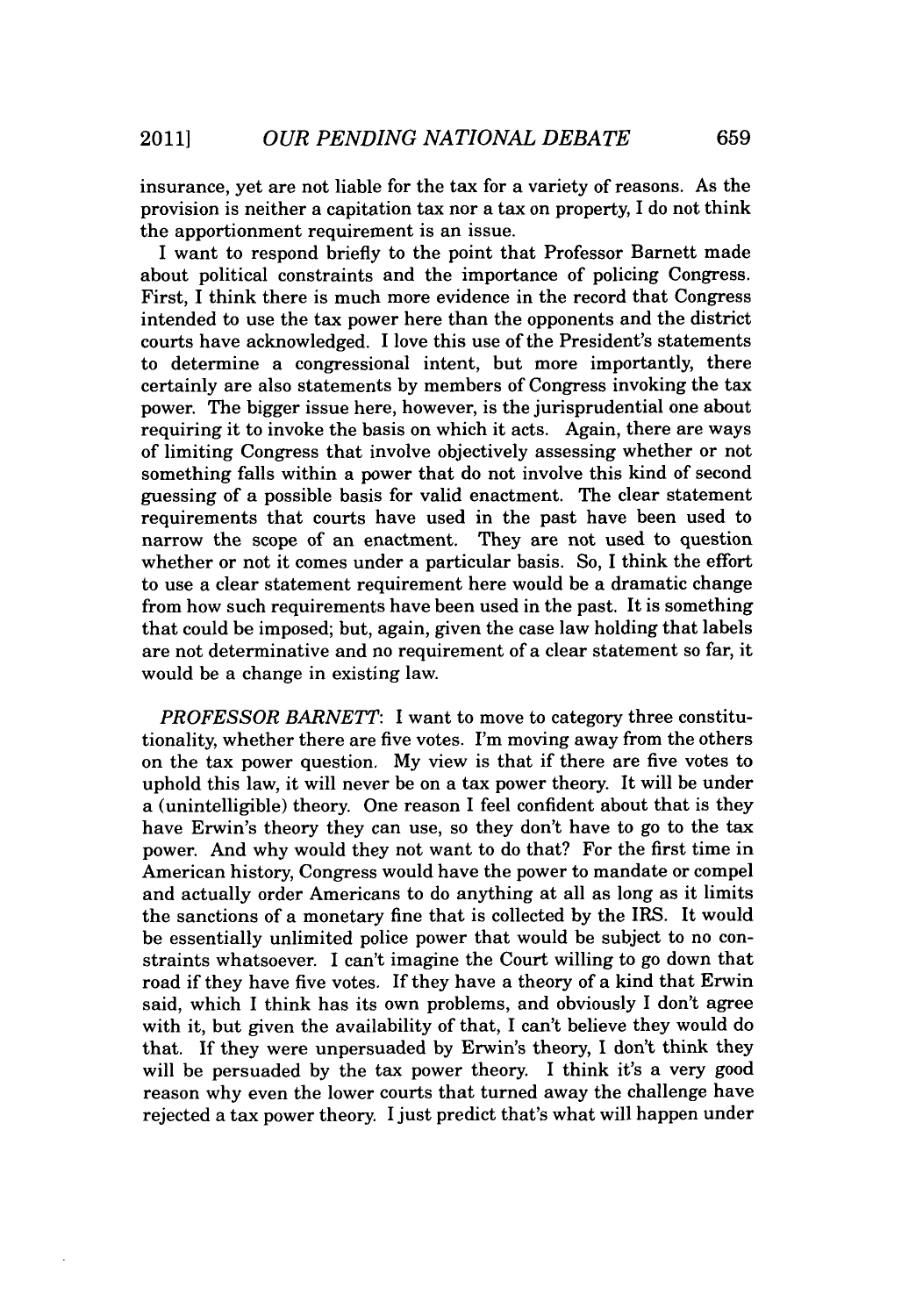category three, rightly or wrongly.

*DEAN CHEMERINSKY:* If there is any place where the Supreme Court since **1937** has been very deferential to government at all levels, it is when it comes to taxing and spending. Let me address the first part of the question. **If** the tax is greater than what is necessary for revenue, will it then be deemed a penalty? I think what the Court is likely to say is, the line at which the tax generates more revenue than is necessary and becomes a penalty is one in which there has got to be great deference to Congress. How is the Court going to ever calculate how much health care is going to cost in the United States? In *United States v. Butler*,<sup>183</sup> which even precedes the change in the Court, the Supreme Court says Congress can tax and spend so long as it believes it serves the general welfare.

As to the second question, whether it is direct or indirect, I agree with what Professor Metzger said. Imagine that Congress said the following: "Everyone is going to need health care in their life. We want to make sure that everybody has health insurance. Therefore, everybody must pay a tax if we are going to subsidize the program, but if you purchase your own health insurance, you can opt out of the tax." Wouldn't that be constitutional? If that is constitutional, then isn't this, as Professor Metzger says, just a choice of the labels to be used? I do not have a prediction on whether the Court is going to uphold this under the Commerce Clause or the taxing power. I think that in both instances the precedents are clear that Congress can do this and it fits within the scope of federal authority.

*PROFESSOR BARNETT*: I just want to say, and maybe we'll end on a point of agreement here, that if Medicare is constitutional, then Medicare for everyone is constitutional. **I** don't think there is any question under existing doctrine, that if Medicare, a tax and spending program, is constitutional, then putting everyone into a Medicare program is constitutional. Perhaps extensions from that program could be put into effect of the kind that Erwin described and as some people favor, for example, Social Security. But Congress would have to do that. Erwin calls these mere labels, but I don't think that they are mere labels. **I** think the Constitution has certain rules, and Congress has to follow the rules, and particularly when there are ways for Congress to accomplish its purposes under the rules, they need to follow the rules for doing so. **Why?** Precisely because of the political constraints Gillian is

**<sup>183. 297</sup> U.S. 1 (1936).**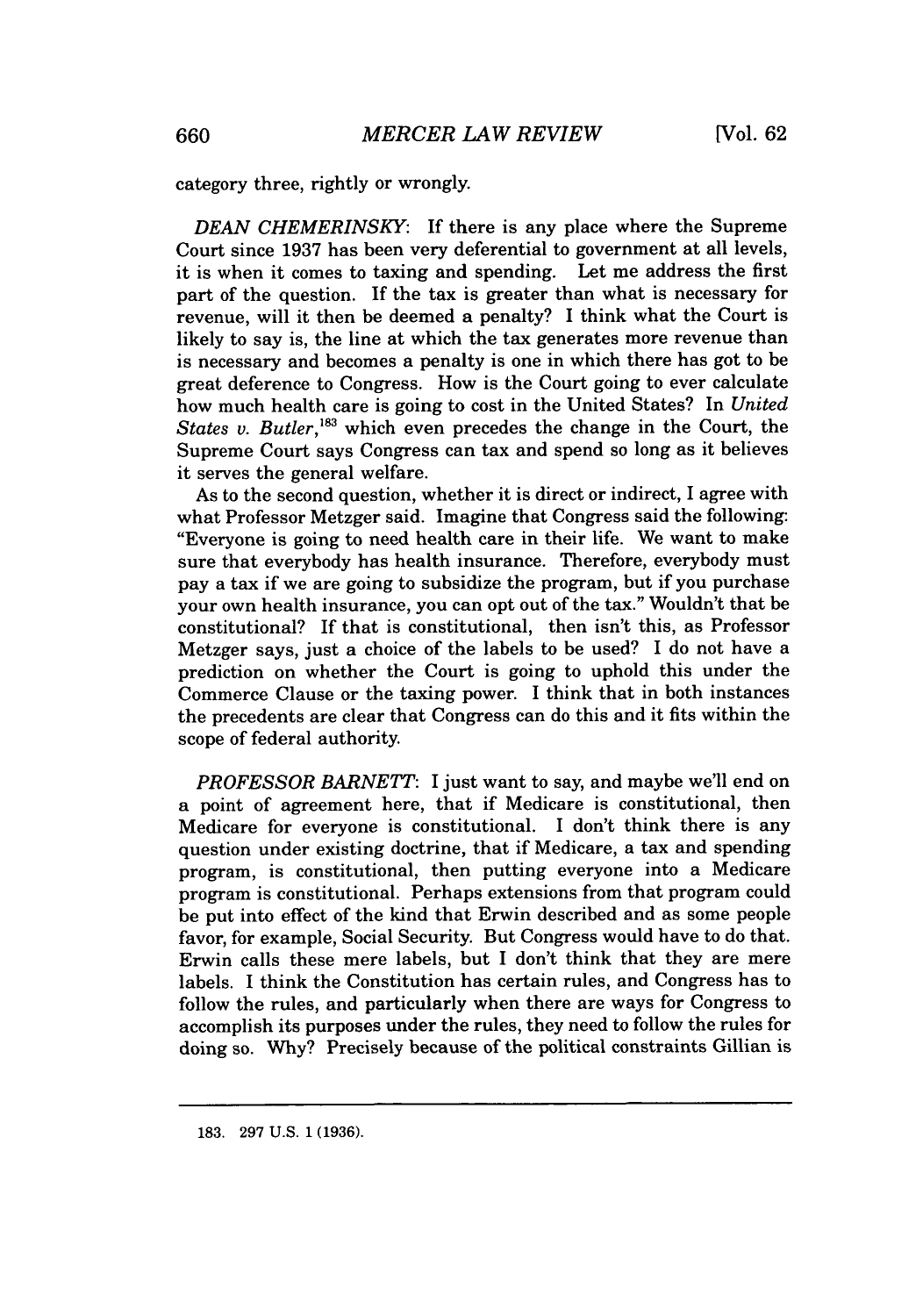talking about. And why didn't they? Because there were not the votes to adopt a Medicare-for-everyone program. Most of my colleagues who are health care regulation advocates wanted Medicare for everyone. They wanted a single-payer plan, but there were not the votes for that, so Congress decided to go this way. Instead of taxing the people, as Medicare does, Congress decided to make people give their money directly to insurance companies for the first time ever.

Let me just close on a thought experiment. If this had never been done before, if the American people as a whole had never been mandated to engage in economic activities under the Commerce Clause power, each and every one of you in this room would be aware of that fact because you would know about the economic mandates to which you must conform your conduct. You all are witnesses to the fact that there are federal mandates. You know you have to file a tax return and sign up for Selective Service, and you know you might have to respond to a census form. But other than that, you don't know of any economic mandates on yourself or that have ever been imposed on your parents or your grandparents. That's the sense in which **I** mean this is unprecedented. Can the Supreme Court uphold this for the first time ever? Well, they've upheld expansions of power, and maybe there are five votes to do so this time. But they would be doing something new and different, and they would have to do so knowingly. I suspect that there are not five votes to do this because the doctrine has never been stretched this far. They are certainly not compelled to allow this the way they would be **by** the doctrine, for example, that allows Congress to regulate the insurance companies, which I remind you has not been challenged **by** anyone in this litigation.